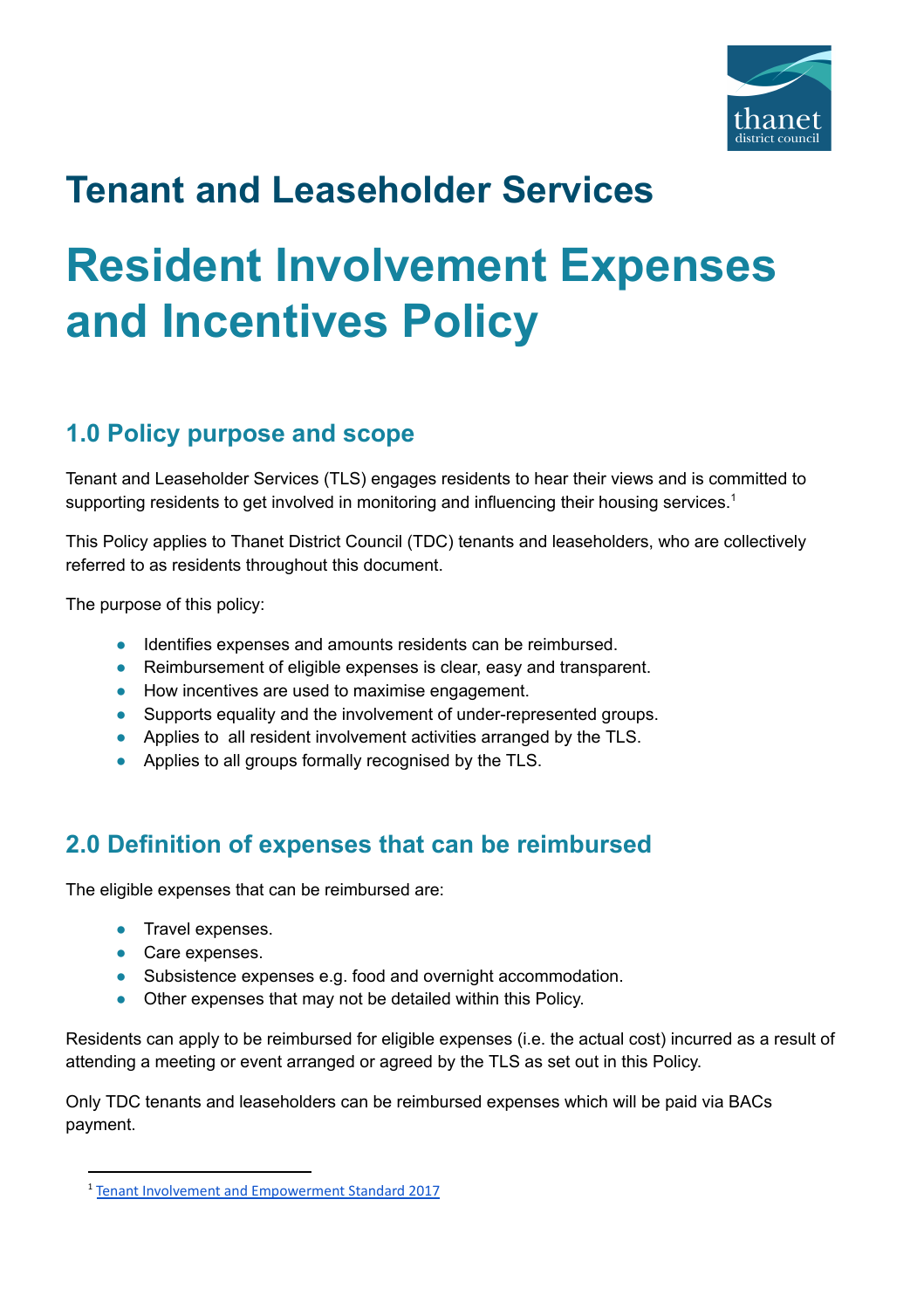## **3.0. Travel expenses**

Residents are encouraged to use the most economical form of transport. Public transport should be used wherever possible. Car or taxi sharing is also encouraged.

For some residents, especially those living in rural areas or with a disability or illness, travelling by taxi may be the only realistic option.

Wherever possible, TLS staff or authorised residents will pre-arrange travel through TDC account(s) to reduce the need for residents to pay for taxi or train travel and claim it back.

An authorised resident is a resident who is a member of a recognised group or who regularly attends meetings with us.

When arranging meetings/events we will consider venue locations and attendees to reduce travel time and cost.

All mileage claims are paid at the current HM [Revenues](https://www.gov.uk/government/publications/rates-and-allowances-travel-mileage-and-fuel-allowances/travel-mileage-and-fuel-rates-and-allowances) and Customs (HMRC) mileage rates.

#### 3.1 Travel by rail or bus

- Where possible, staff will pre-book national rail journeys for residents. When booking, both staff and/or residents should purchase the best value ticket, taking into account any mobility requirements. For reimbursement a receipt must be provided for all journeys.
- Bus journeys will be reimbursed with a valid ticket. If the ticket is needed for a return journey staff will arrange to take an image of the valid ticket.

#### 3.2 Travel by taxi

Arrangements for taxi travel should be made locally by staff or authorised residents using a TDC approved taxi firm. Sharing of taxis is encouraged and expected wherever possible.

Eligibility for a taxi is as follows:

- A disability or illness that means the resident cannot use public transport or drive a private vehicle.
- Where/when public transport is not available or practical. This may be the case for:
	- $\triangleright$  Some of our rural communities that are not serviced by public transport.
	- $\triangleright$  If the meeting venue is not on or within a reasonable walking distance of a public transport route.
	- $\triangleright$  When the time taken to get to a meeting using public transport is unreasonable.
- When group travel by taxi is more cost effective than individual fares.
- Exceptions can be considered on an individual basis.
- For reimbursement a receipt(s) must be provided for all journeys.

#### 3.3 Private car use

● Car mileage claims will be paid at current HMRC rates. To encourage car sharing an incentive for each additional passenger (excluding driver) can be claimed, in line with HMRC rates.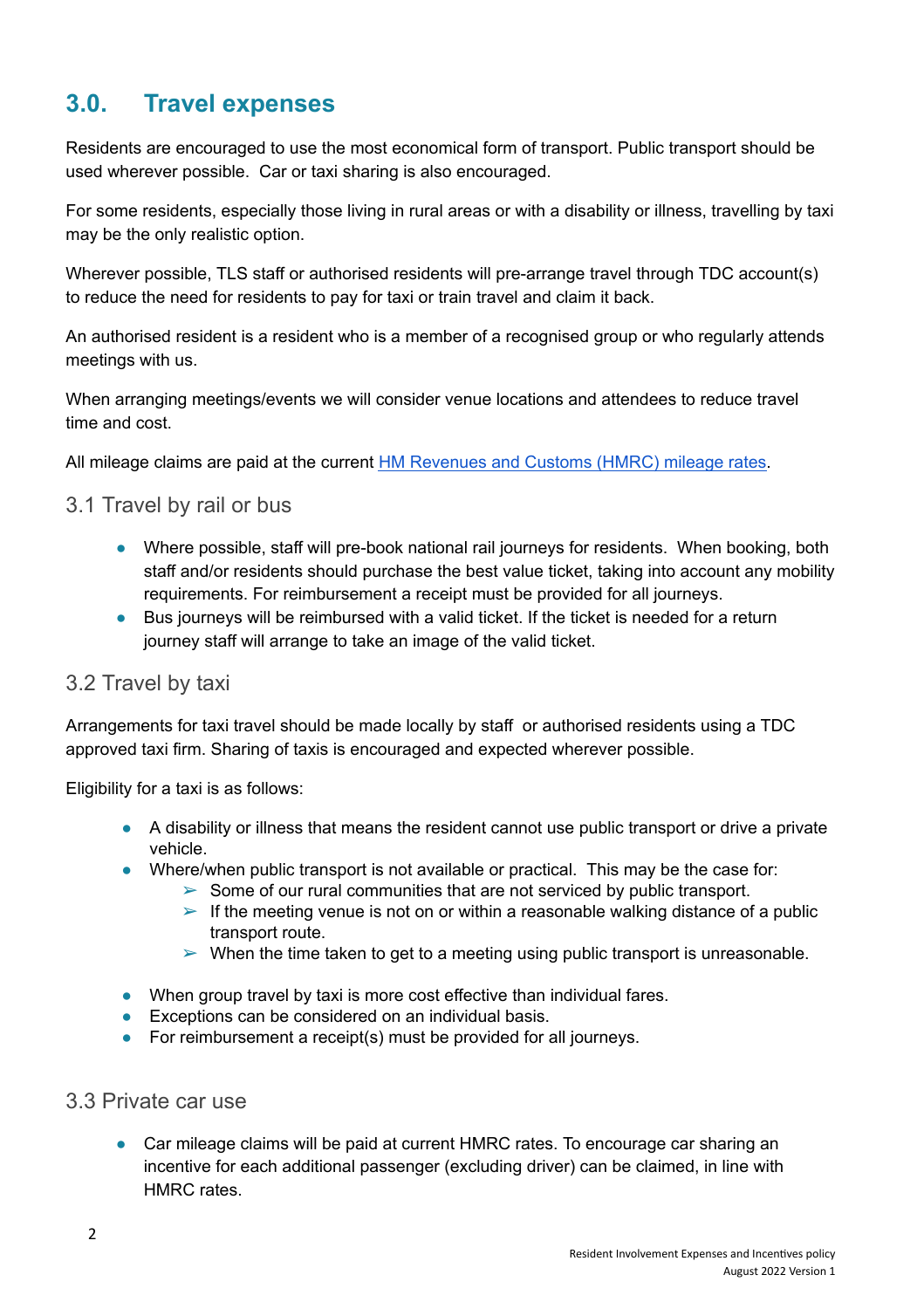- The maximum claim for a single day's journey is 50 miles each way. Any mileage likely to exceed 50 miles each way should be agreed by TLS in advance of the journey.
- Any congestion and toll charges will be reimbursed. Receipts will need to be provided.
- 3.4 Motorcycle use
	- Residents travelling to our events or meetings by motorcycle can claim mileage at the current HMRC rate. The additional passenger incentive does not apply to motorcycles.
- 3.5 Car parking fees
	- Car parking fees will be reimbursed with a valid parking ticket, image of the ticket or receipt. Parking fees should be claimed for the period of the meeting or event attended including a reasonable time to get to and from the venue.
	- Parking or speeding fines and clamping charges will not be reimbursed.

#### 3.6 Bicycle use

● Residents travelling to our events/meetings by bicycle can claim mileage at the current HMRC rate.

#### **5.0 Care expenses**

Some residents are the primary carer for member(s) of their family and to enable their involvement, we can assist with any additional care expenses incurred as a result of attending an event or meeting.

The additional care expense can be claimed by the primary carer to cover the duration of the meeting or event attended as well as reasonable travel times. No care expense can be claimed for care provided by a member of the same household or with parental responsibility.

All types of carer expenses must be agreed in advance by the TLS.

#### 5.1 Childcare expenses

- We will reimburse the agreed resident's additional childcare expenses and recognise this may vary depending on the situation.
- Choosing who should look after a child is a matter for parents or primary carers. We must ensure the expense is legitimate and encourage good practice in child protection. Therefore we will not reimburse the cost of unregistered childcare.
- Childcare costs can be claimed for childcare provided by a registered childcare provider. We will reimburse additional actual costs agreed in advance.
- We will not reimburse childcare costs for attendance at events where children are welcome to attend or where in-house childcare is available.
- Childcare costs will be reimbursed for children up to the age of 16 years.
- Childcare costs will not be reimbursed for school age children during school hours, except where the child(ren) is/are home educated by the person attending the meeting or event.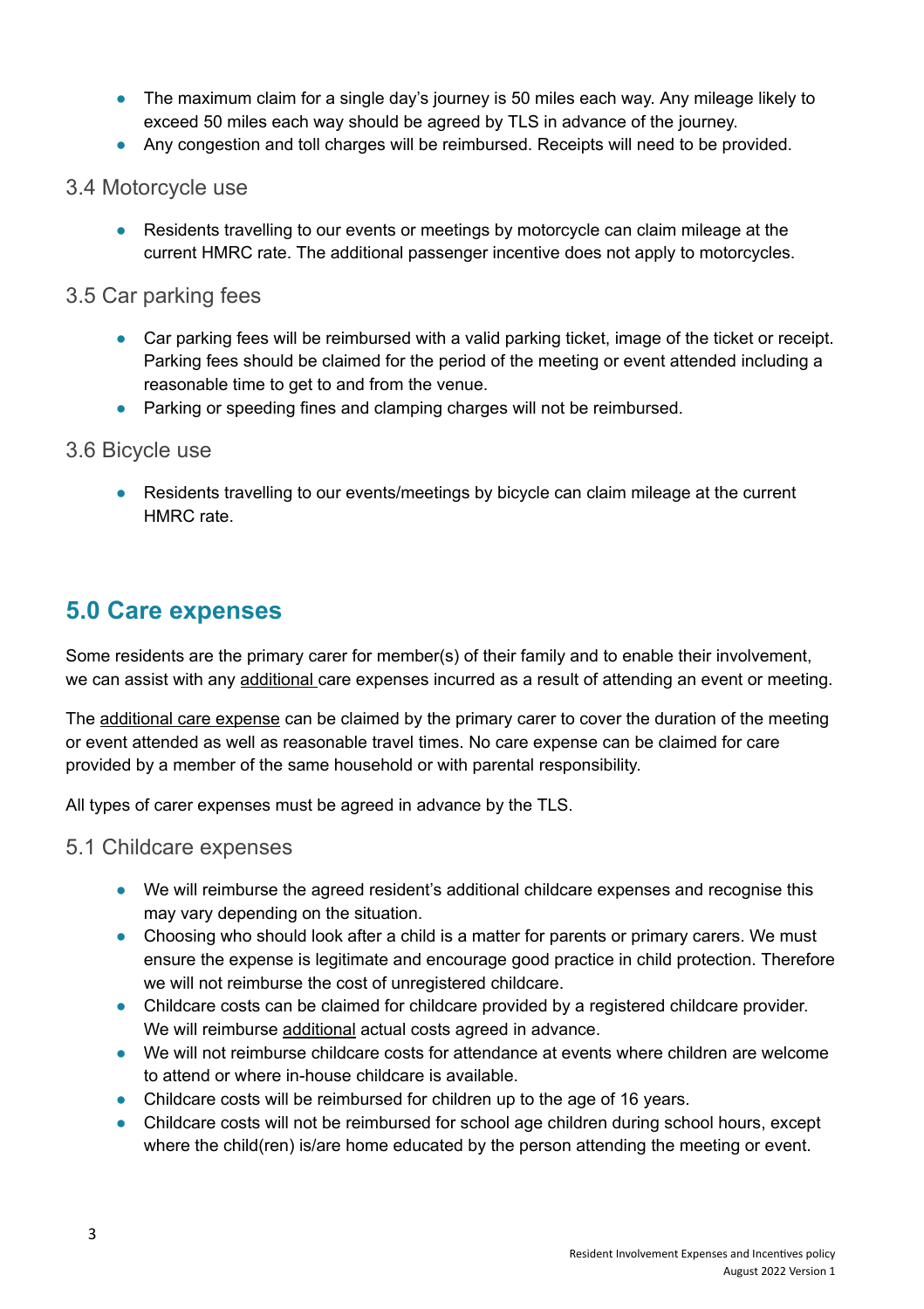#### 5.2 Adult care expenses

- We will reimburse agreed expenses where a resident has responsibility for the care of another person. We recognise this may vary depending on the situation.
- We will ensure the expense is legitimate and encourage good practice in adult care. Therefore we will not reimburse the cost of unregistered care.
- Care costs can be reimbursed for formal care arrangements through a registered care provider. We will reimburse additional actual costs agreed in advance.

## **6.0 Subsistence**

- 6.1 Food and drink
	- We will always try to offer refreshments to residents attending meetings and events that we arrange. This will vary depending on the length of the meeting:
		- $\geq$  Tea, coffee and biscuits or cake will be provided for meetings lasting two three hours.
		- $\triangleright$  A light meal will be provided for meetings expected to last over 5 hours.
	- We will accommodate reasonable dietary requirements when advised. However if a resident has complex dietary requirements they may prefer to bring their own food and be reimbursed the cost.
	- Where refreshments are not provided, food and drink (non-alcoholic) subsistence can be claimed up to the maximum amount using the HMRC [subsistence](https://www.gov.uk/hmrc-internal-manuals/employment-income-manual/eim05231) expenses scale rate.
	- We will only be reimbursed the actual cost incurred and when a receipt is provided.

#### 6.2 Accommodation

● We will pay for overnight accommodation where agreed with resident(s) and deemed to be necessary or more cost effective than travelling on consecutive days. We will aim to book this in advance.

## **7.0 Other expenses**

From time to time we may involve residents in ad hoc task and finish projects/groups which result in incurred expenses that are not detailed in this policy.

- Other expenses will be considered on an individual basis. Residents should contact the TLS Resident Involvement Team for clarification and approval before any expense is incurred.
- Other expenses must be supported by times, dates and valid receipts.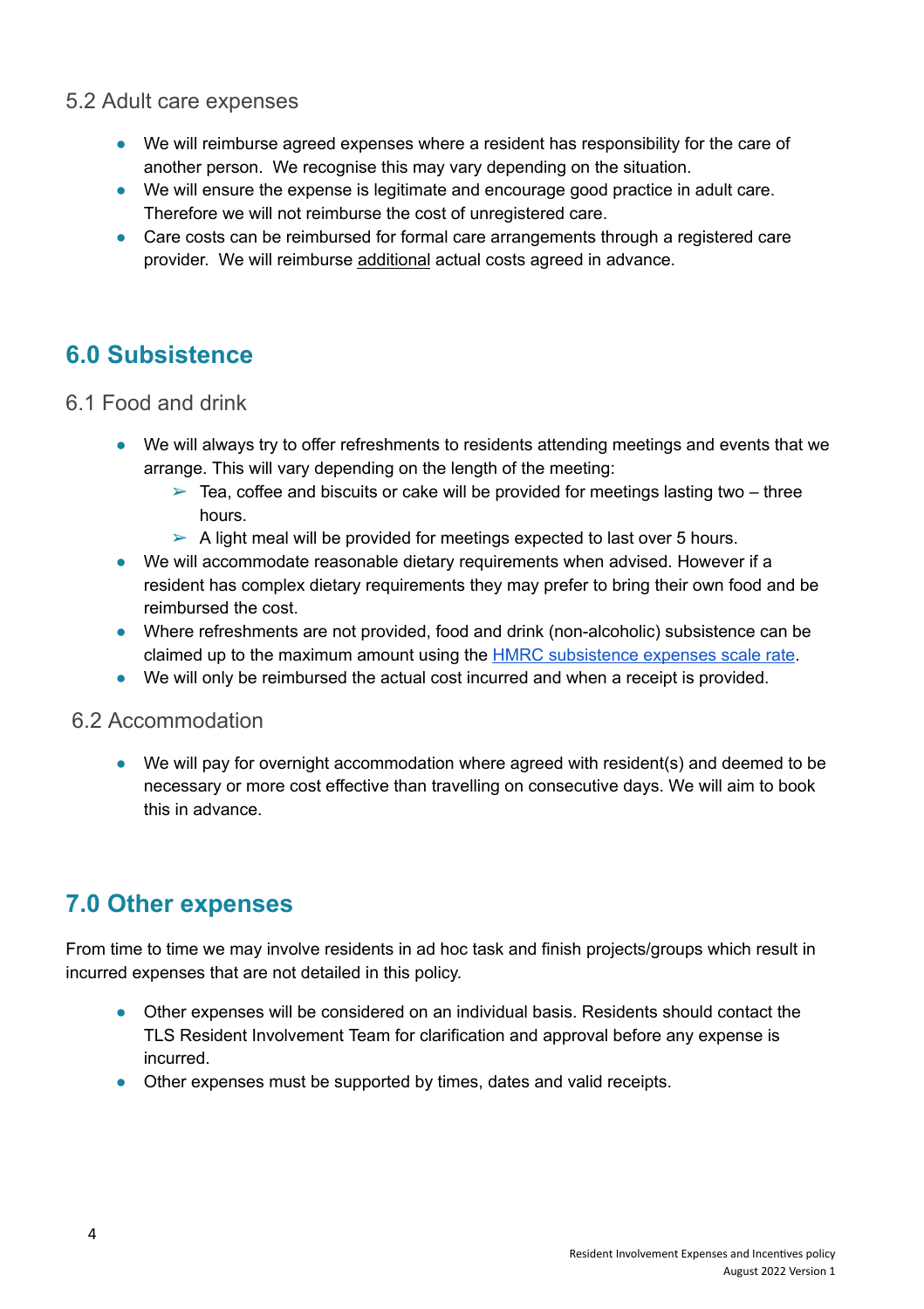## **8.0 Expenses which cannot be claimed**

- Any parking fines or clamping charges incurred will not be reimbursed.
- More than the actual cost incurred or actual additional cost incurred as a result of getting involved.
- Reimburse the expense if a valid receipt or miles travelled are not provided.
- We will not reimburse expenses that would have already been incurred and are not an additional cost.
- Loss of earnings or for attending meetings or events.
- Printing and mailing costs. All relevant meeting documents will be provided and it is therefore not necessary to provide a provision for claiming for printing or mailing costs. In certain circumstances this may be considered as set out in section 7 of this Policy.
- Equipment costs. Equipment considered necessary for a resident to carry out a specific involvement activity will be either provided or loaned to residents depending on cost.
- Additional internet or telephone costs incurred. We will consider reimbursement of additional expenses incurred as set out in section 7 of this policy.

### **9.0 Reimbursement of expenses**

- 9.1. What residents need to do
	- Residents will need to complete and sign a general expense form, Appendix 1 or carer expense form, Appendix 2 and provide a valid receipt.
	- Expense forms are available on request, at meetings and available online.
	- All resident expense payment must be authorised by a member of the Resident Involvement Team.
	- Resident expense claims over £100 must be authorised by the Resident Involvement Manager.
	- Forms must be submitted within two calendar months of the date the expense incurred or journey undertaken. Expenses submitted beyond this timeframe may not be accepted.

#### 9.2 Payment of expenses

- Expenses will be reimbursed by direct payment into the resident's bank account.
- Residents will need to complete a bank details form, Appendix 3 to tell us their bank details. The details will be held securely, will only be used for the purpose of reimbursing expenses and will be deleted when a tenancy ends.
- It is the responsibility of the resident to notify us if their bank details change.
- We will aim to reimburse using direct payments within 10 working days following our receipt of the expenses form.
- Payments may be delayed if forms are not fully completed or if supporting receipts are not provided.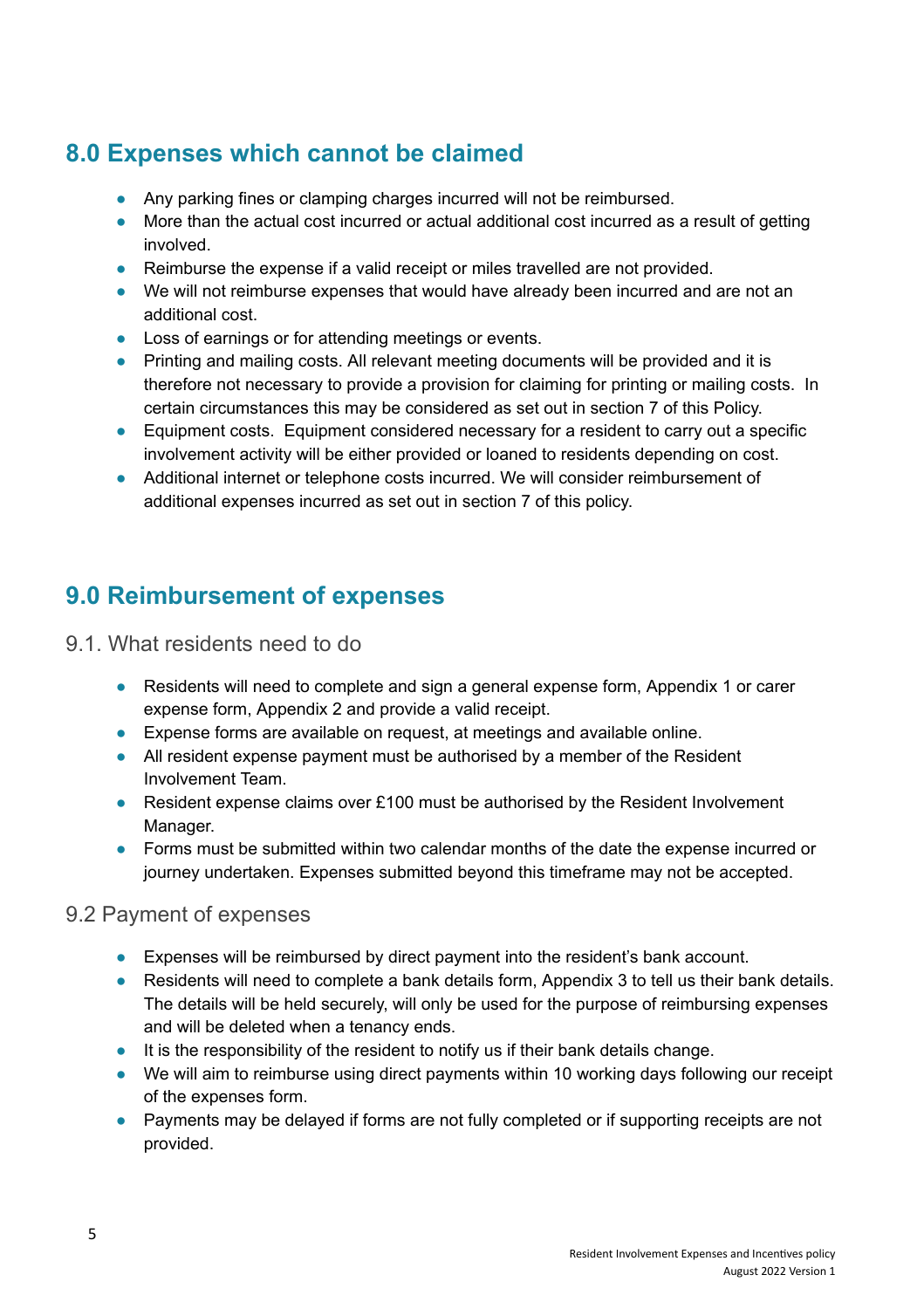## **10.0 Incentives**

We will use ad hoc incentives to reward and encourage involvement, to ensure statistical validity or target underrepresented groups which may include:

- Free ad-hoc training opportunities.
- Nomination for awards and attendance at award ceremonies (TDC, local and national).
- Attendance at ad-hoc events and conferences.
- Use of prize draws or competitions to promote and engage higher response.

#### 10.1 Payment of incentives

● Terms and conditions will apply to incentive payments. We reserve the right to withdraw incentives if a resident's council tax, rent and or service charge account is in arrears. Incentive payment may instead be used as a credit on their account. This does not apply to reimbursement of expenses incurred.

### **11. Monitoring**

- All resident expense claims in relation to resident involvement activities must follow this policy.
- It is the resident's responsibility to ensure their claim is accurate and they must confirm this by signing the declaration on their claim form.
- Expenses claims will be checked by the Resident Involvement team and are subject to further internal audit at any time.
- We reserve the right to make checks at any time to verify any claim for expenses.
- Claims may be refused if there is any doubt about the validity of any part of the claim.
- Fraudulent or inflated claims may result in a resident being suspended or excluded from formal resident involvement activities and expenses being repaid.

#### 11.2 HMRC

- The mileage and subsistence rates will change as and when HMRC guidelines change.
- For tax and legal reasons it is important to reimburse residents' expenses as accurately as possible. Any money paid over and above the actual expense incurred may be regarded as income by HMRC.

#### 11.3 Benefits

We will only pay actual expenses incurred and therefore expense claim payments will not usually affect any welfare benefits a resident may receive. However, it is the resident's responsibility to check with the relevant benefit/taxation agencies for clarification of their individual circumstances. Visit [www.gov.uk/guidance/volunteering-and-claiming-benefits](http://www.gov.uk/guidance/volunteering-and-claiming-benefits) for more information.